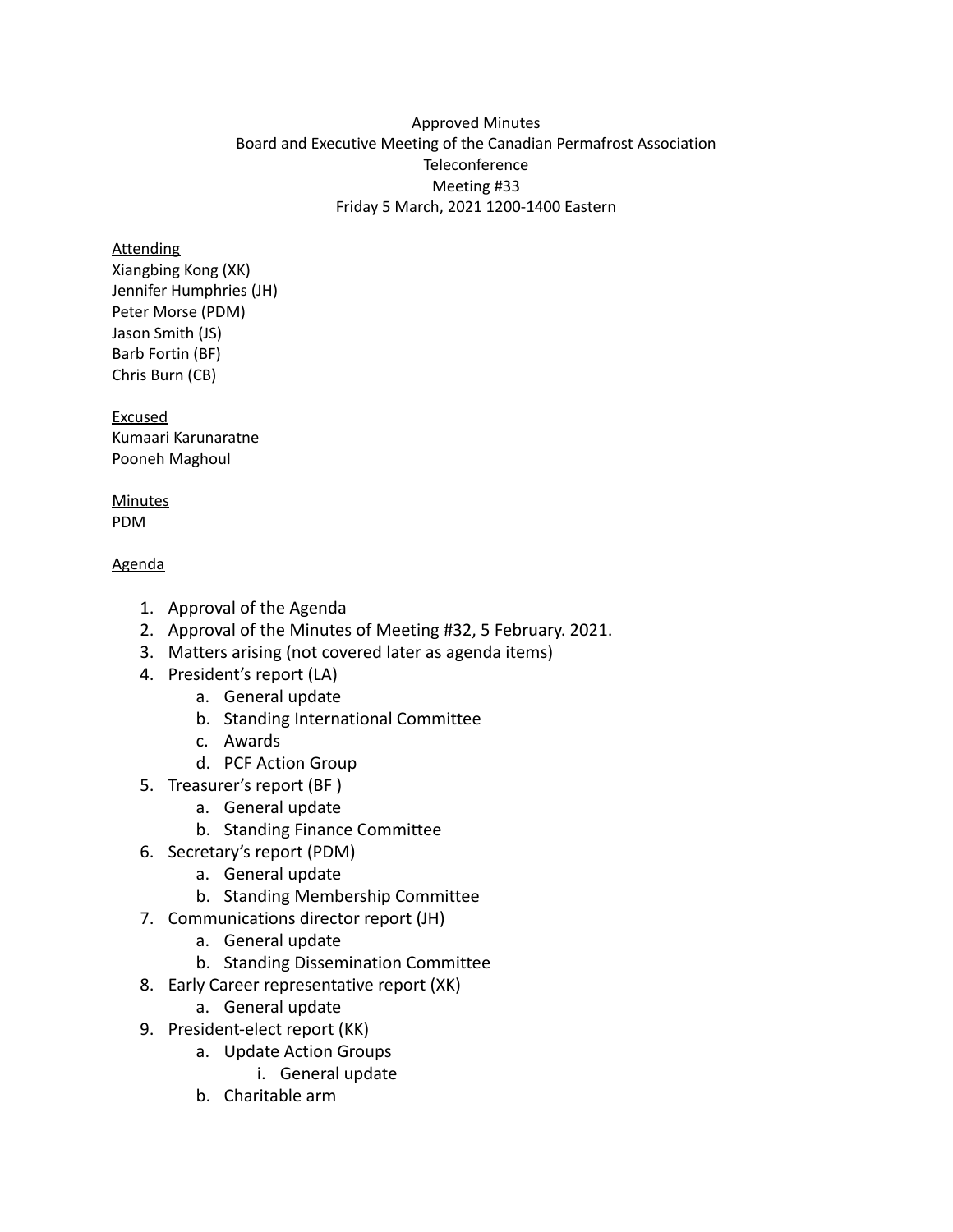c. Standing Linkages Committee

10. Any other business

## Action Items

LA: Let USPA know we can post the titles of accepted papers

LA: Talk with KKK about being the rep on CFES

LA: Reach out to Toni to start working on the HF and DH awards

LA: Announce in the next newsletter that we are looking for suggestions for the HF and DH awards

PDM: Reach out to the Membership committee to set up a Awards committee

CB: Look into registering CPA business address at Carleton University.

PDM: To write to CB and let him know what we need.

PDM: Ask SMC to set up the Nominations Committee.

PDM: To ask the SMC to think about how to involve FN in advising the CPA. CPA needs concrete items that need advice about. If we have a clear idea of what we want to do, then we can get feedback on it. We need clear ideas.

LA and JH: Ask the CGS about the CPA posting the 2015 CPC proceedings, and see if we can use their system on our website.

PM: Follow up on an Interest Group

# **Minutes**

- 1. Approval of the Agenda (LA)
	- a. AL. Questions? Changes?
	- b. No discussion
	- c. Vote: Unanimously approved
- 2. Approval of the Minutes of Meeting #32, 5 February. 2021. (LA)
	- a. AL: Edits? Questions? Meeting 31 edits are done. Meeting Minutes from #32? any questions?
	- b. No discussion
	- c. Vote: Unanimously approved
- 3. Matters arising (not covered later as agenda items)
	- a. AL: Any last minute matters?
	- b. None
- 4. President's report (LA)
	- a. General update
		- i. Just before the meeting I had a call with Cathy Wilson, President USPA. Discussed how USPA and CPA could work together. We are nearly the same size in membership. We have an advantage of being a younger organization. We have more flexibility. A good chat. I will talk again next week. We agreed that we should institutionalize that the officers of the two orgs meet 2 times a year. We need to figure out how to expand our bases from the typical ones to more broad membership. We need to reach out to communities and a greater audience to engage. We have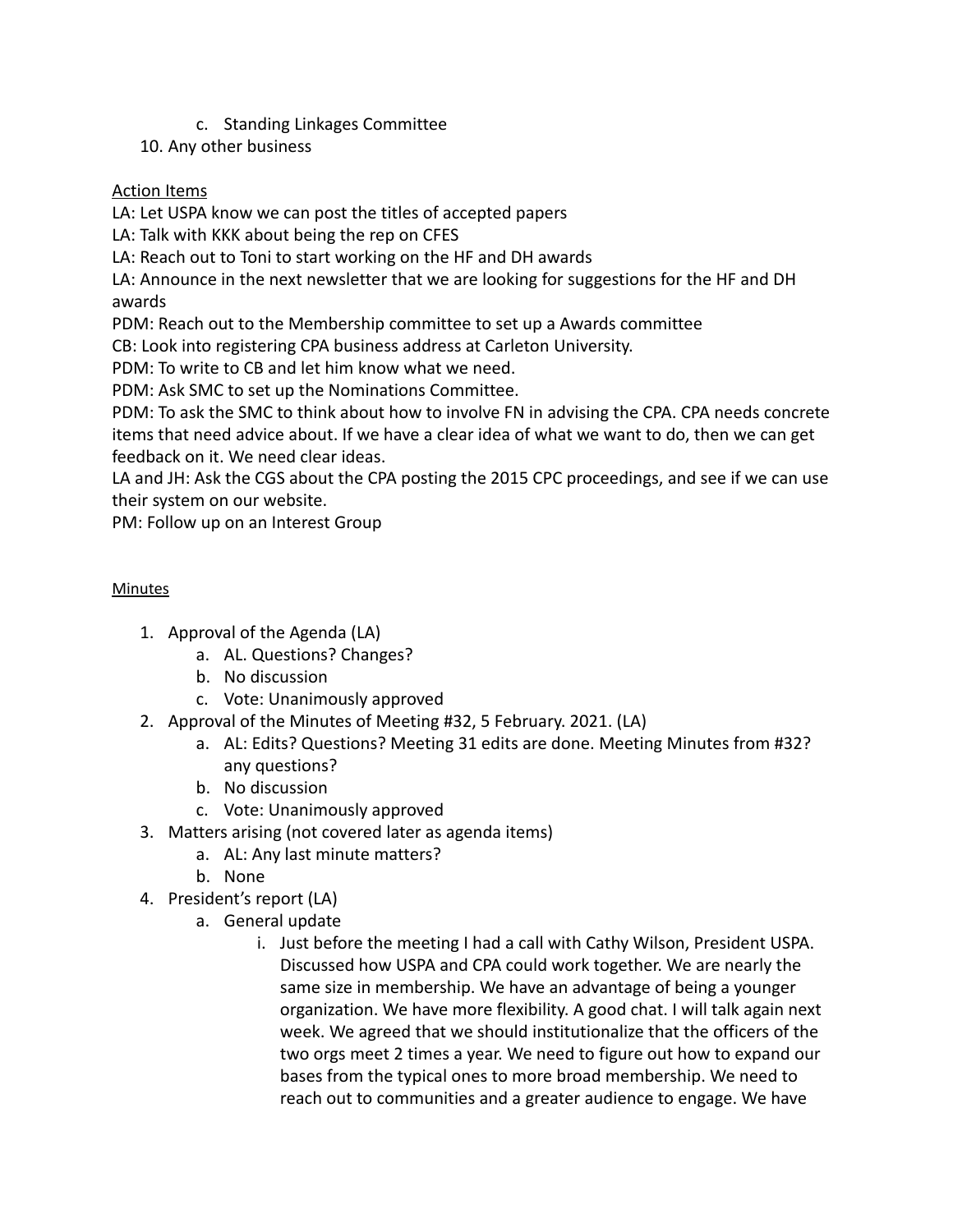similar challenges, so it makes sense to have a closer collaboration. In the past they met 3-4 times a year, but they will switch to monthly meetings. She asked how our members will be at RCOP. We will have a lot of Canadians at RCOP, that's what we are expecting.

- ii. CB: One thing that USPA could do is to post the titles of the 66 papers that have been accepted to the proceedings for the RCOP. It will demonstrate good Canadian representation. It will also light a little candle under the USPA to let us know about the papers. The conference moved, so that means everyone will put things off. But those of us who wrote these articles are waiting to hear. the CPA could announce in a newsletter or bulletin, and will drum up interest in abstract only presentations.
- iii. LA: Action: Good idea, I'll let them know we can do that.
- iv. LA: We are now accepted by CFES, and I will have a call with Ollie tomorrow, and currently I'm the CPA rep at CFES, but we can discuss who the official rep should be at CFES.
- v. CB: The CFES has a board meeting once a quarter with all members. It is a well managed 1 hour meeting.
- vi. LA: I was thinking it could be KK. The linkages committee reports to her, so the link with her makes sense. I'll talk with KK about this.
- vii. BF: Cost?
- viii. LA: I'll find out tomorrow
- b. Standing International Committee
	- i. They will have their first 2021 meeting in April.
- c. Awards
	- i. The Don Hayley award. We got an anonymous supporter who wants to put in money for a Don Hayley Award. \$50K into the account, and then we would have a bi-annual award for the engineering community. Don was reached out to and feels very honoured. Now there is some discussion as to what the award should be. An achievement award, something for a student? We were thinking along the lines of a younger person as there is a financial component to the award. For a student it is a more substantial component. It really depends on what Don wants as it is handed out in his name. We are on a good track for this, and it doesn't matter if we are charitable or not at this point.
	- ii. In parallel, we need to move forward on the Hugh French Award that we are going to give out this year at the AGM this year. We need an Awards Nomination Committee. Do we want to form the committee first?
	- iii. ACTION: LA to reach out to Toni to start working on the awards.
	- iv. CB: You have to have a public process to select the candidates. There has to be a chance for the membership to suggest people. The committee can then use these. Then the members feel that they are included.
	- v. LA: Fully agree.
	- vi. LA: ACTION: We will announce in the next newsletter that we are looking for suggestions.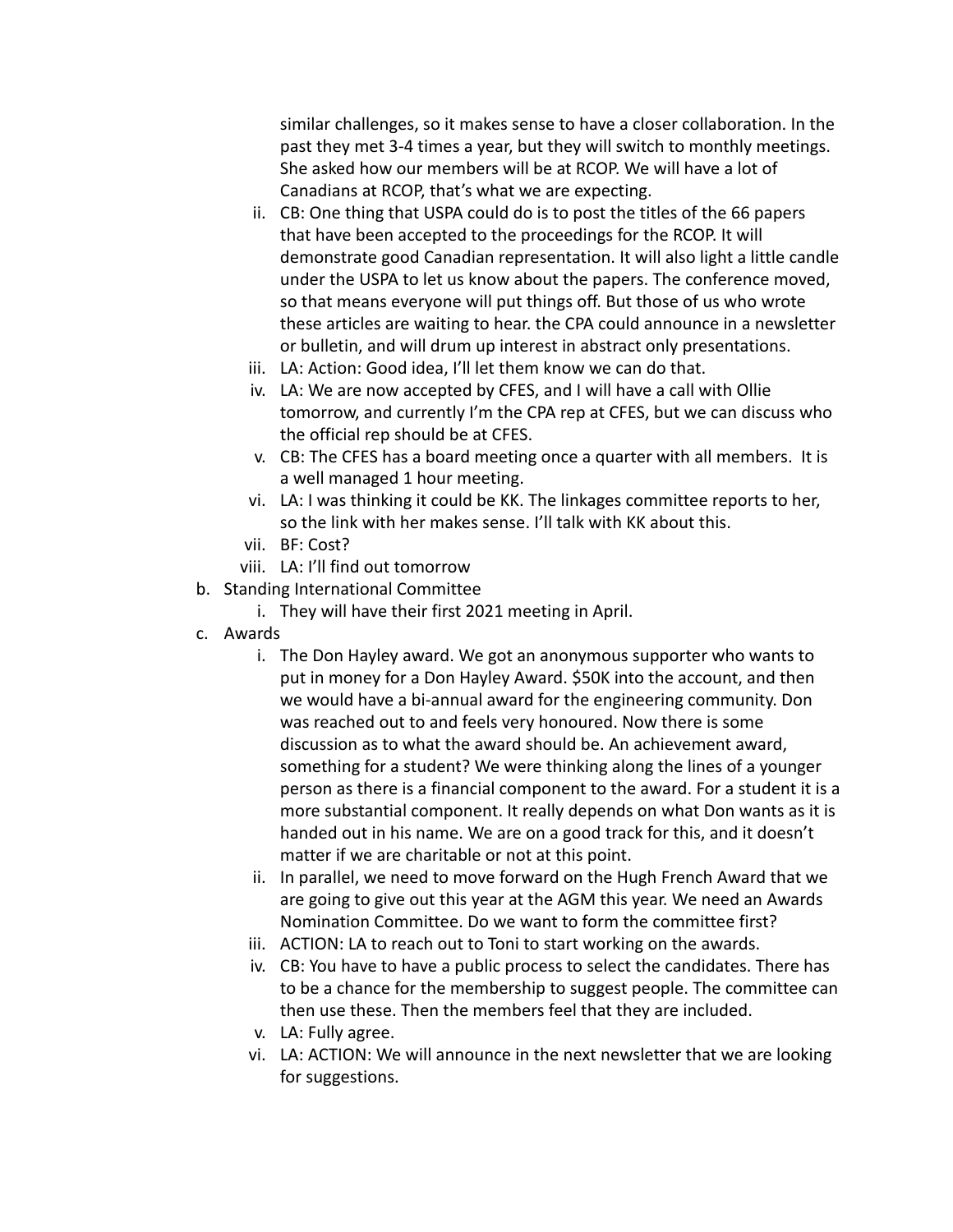- vii. LA: For the committee, I think that it is under one of the standing committees. It should fall under this committee to get this going. Membership committee
- viii. ACTION: PM to reach out to the Membership committee to set up a Awards committee
- ix. AL: The DH award may come sooner than we thought. Would we want to offer the two awards the same year, or alternating awards?
- x. CB: If you are considering a scholarship, then every 2nd year is a problem as some MSc students are out of luck. Usually an award is given in their 2nd year, and half the students will miss out if a scholarship is offered every 2 years. If a lifetime award then it doesn't matter as much
- xi. PDM: If alternate, then you only give one at a conference. If at the same time, they would be on the stage together.
- xii. CB: Agree
- xiii. LA: Good points. Any other questions?
- xiv. CB: Please convey effusive gratitude of the Board. This is an astonishing act of generosity. It is totally understandable for having anonymity, and we respect this. Does this need a board motion?
- xv. LA: I will definitely reach out to express gratitude. I was speechless when I got the call. I was hugely surprised and I will express our gratitude.
- xvi. CB: There will be others who might want to be a part of this initiative as it develops, but it may be that we need the charitable arm to help with this. I can think of 5 people who might also want to help. We shouldn't close donations.
- xvii. LA: It takes pressure from us to form the charitable arm. It takes time to get that arm going and initiated. If we had a charitable arm, we could tap into resources for scholarships that we haven't tapped into yet.
- xviii. LA: Any other questions?
- xix. None.
- d. PCF Action Group
	- i. Quite busy with PCF, getting the dialog going. Had a nice first webinar.
	- ii. First dialogue was yesterday. About 200 people participated, and most stayed for the 90 minutes. We had some technical difficulties, but we overcame them. Could have been less presentation, and more dialog.
	- iii. CB: I was impressed by the whole show. I was not bothered by the technical stuff. When they went live, it was a better medium than the pre-recorded presentations. One thing the permafrost science and engineering community has to recognize is that this is now a political issue, and a whole other set of "dark arts" involved. Such as mobilizing public opinion. I think that some were expecting to get a dose on PFC, and got a lot on public engagement instead. The number of people who stayed indicates the degree of interest.
	- iv. LA: We may be missed out on laying out that this is a 4 part dialogue, and that this was the introduction. This was meant to set the stage. I thought that it was interesting. the way to get the discussion going. We will see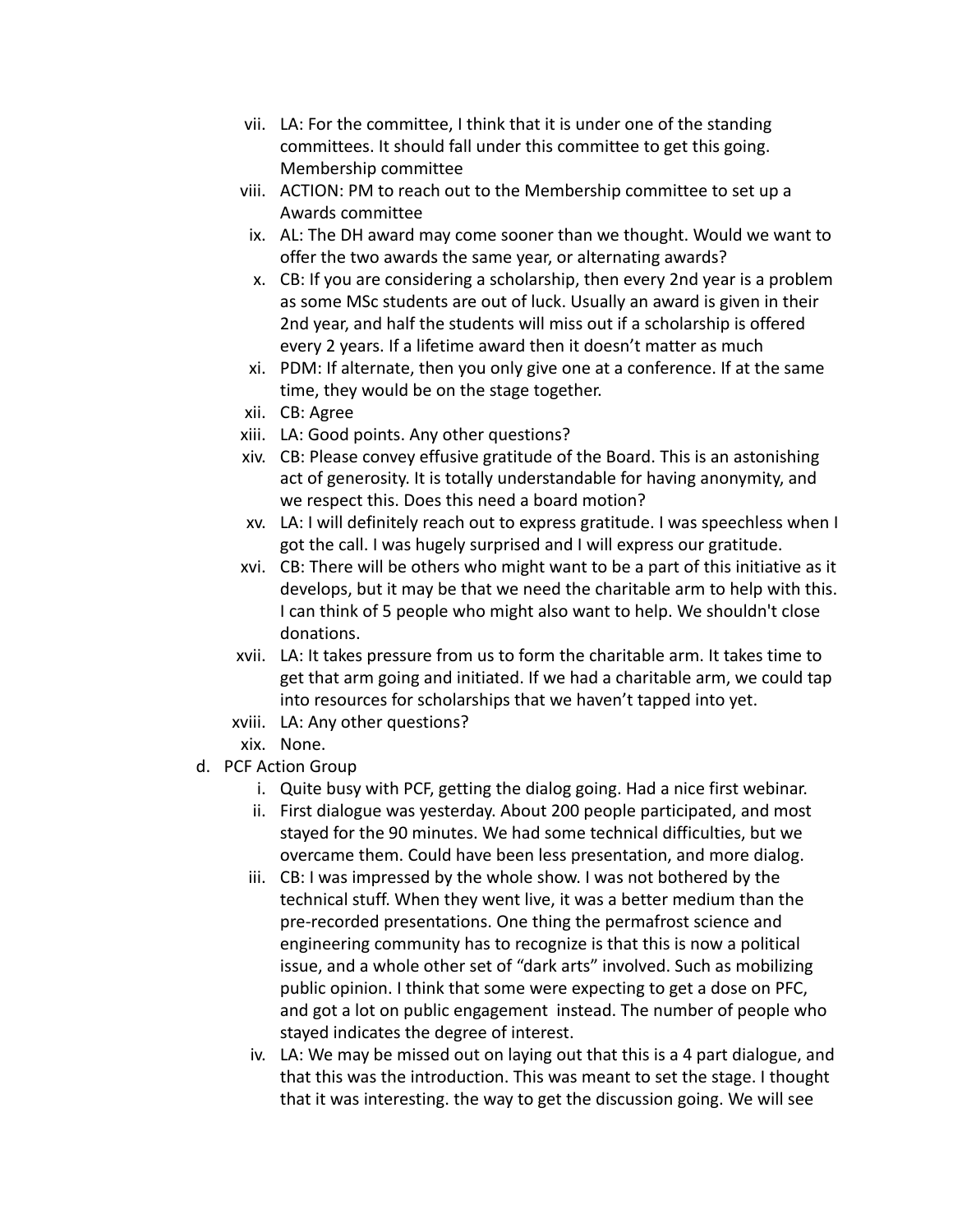what other feedback we get. Any concerns as to what this action group is doing?

- v. JH: If you have any things from the meeting that you want me to post, let me know.
- vi. AL: We can have a Social Media post.
- vii. JH: I can make a graph from the Zoom data about engagement.
- viii. LA: That's it for me
- 5. Treasurer's report (BF)
	- a. General update
		- i. Renewal. 8 members renew. Including our last corporate member. Last year we waived the dues from YCFN, Merran smith. The cheque showed up last week. We were asked to try to use it for this year. No new members this month, 174 (41 are still outstanding, 24%). Better than this time last year. Distribution: EC 48 (out of a total 69), Reg 59 (out of a total 80), All 5 corporate are paid. IG 2(3 outstanding), and IS 2 paid, 1 community paid. 16 lifetime.
		- ii. Revenue from membership 2021 \$22708. We are 100% of our budget and still have 41 members to renew. Expenses \$1576 Stripe fees and banking fees, website. \$53698 in the bank.
		- iii. Finance standing committee
	- b. Standing Finance Committee
		- i. Wendy Sladen will be a member, but she is not a CPA member yet. So I have 3 members, but no-one wants to chair yet. Ryley Bedoe, Astrid, and Wendy. We need 2-3 members plus a chair.
		- ii. CB: Can a board member be on the committee?
		- iii. PDM: Yes
		- iv. CB: OK, I'll see who I can find this month. Good that the rest of the committee has been struck
	- c. BF: I have a few other things on my to-do list related to Membee and Mailchimp. I have looked into the next level of Membee. We can pay more for more admin users, but other than that we don't need more. it is \$66/Mo. for additional admin subscription.
	- d. LA: One more would be good.
	- e. BF: Good for JH to have one. Then she doesn't need to go through me.
	- f. LA: Do we have Stantec as a sponsor?
	- g. BF: No
	- h. LA: Action to follow up with Stantech
	- i. BF: Moves to add 1 user to Membee. LA: Seconds
	- j. Discussion? None
	- k. Vote: Unanimous in favour to add 1 user to Membee
	- l. LA: We are at the stage that we should pay for some services now. We have a budget that allows us to do that.
	- m. No other questions.
- 6. Secretary's report (PDM)
	- a. General update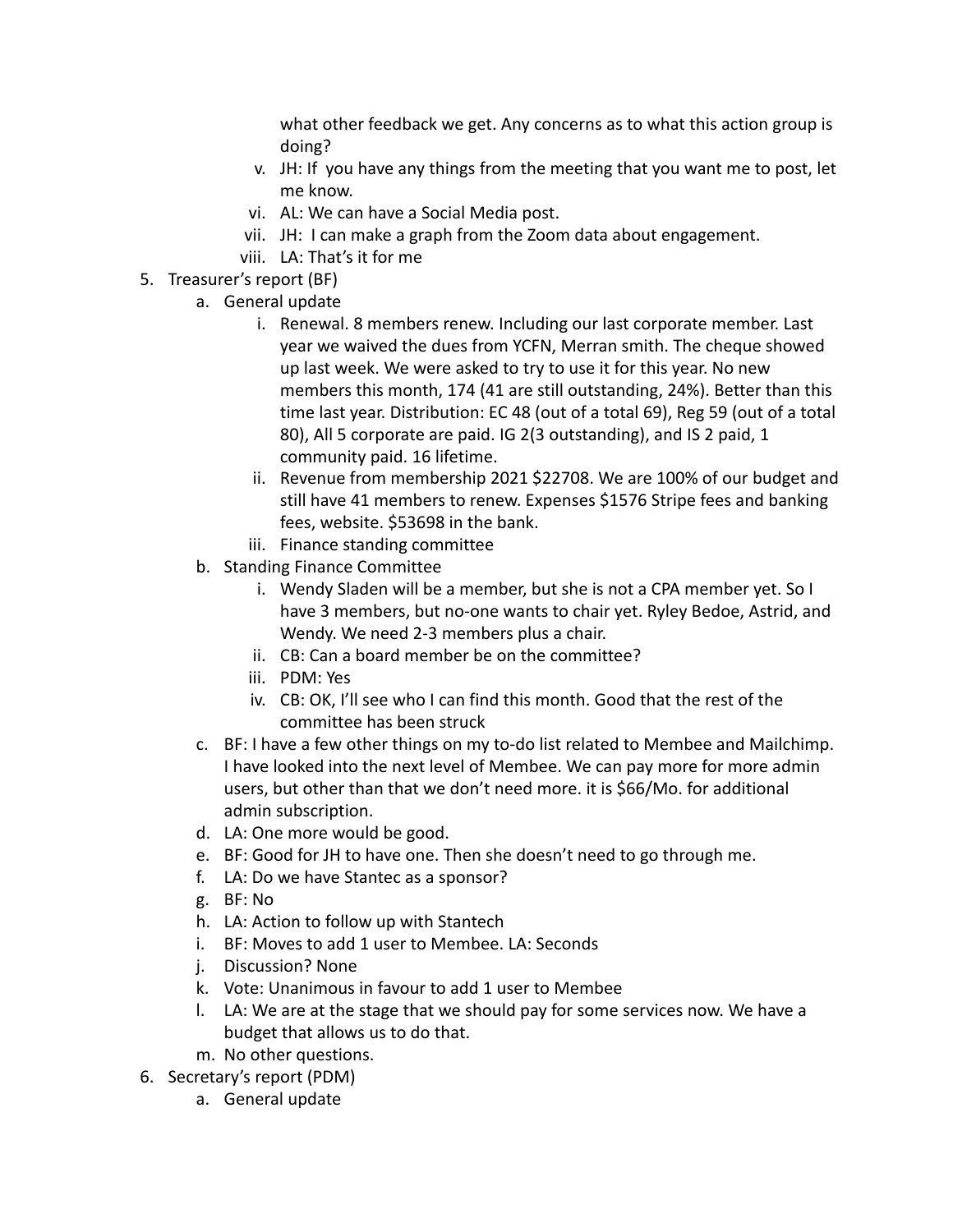- i. Post office box
	- 1. PDM: We have rented a post office box as you all know, but the GSC has declined to allow us to use 601 Booth for official letters and for business registration.
	- 2. PM: Carleton University?
	- 3. CB: I haven't asked this before, but there are other societies hosted at Carleton. It makes sense because the GSC is close.
	- 4. Action: CB to look into it.
	- 5. LA: We want to avoid having to change the address each year. The permafrost group at Carleton is strong.
	- 6. CB: More important than that is, PDM and Steve Wolfe are adjunct and have easy access.
	- 7. Action: PDM to write to CB and let him know what we need.
- ii. Note on annual filing
	- 1. I need a new Corporation Key to access our Files on line with Industry Canada. The new key has been requested and willbemailed out to Polar Knowledge Canada. I sent them an email asking them to please keep an eye out for the letter.
- iii. Timeline
	- 1. If we have our AGM on Nov. 15, then we give notice 21 to 35 dates earlier (October 11 to October 25). we need a Nominations CommitteeStruck by July 1, and we announce to Membership by July 15 that the CPA is accepting nominations for available positions. This year we need a President, Past-President, Secretary, Early Career Representative, and 1-2 Members at-Large. The Nominations Committee has to have a Slate ready by September 8. They have to inform the Secretary by Sept 15. September 22 is the last date for Nominations from the membership. The Nominations process deadlines can be adjusted if the MoM is before October 7.
	- 2. ACTION: PDM to ask SMC to set up the Nominations Committee.
- iv. LA: Ryley Beddoe said PermafrostNet is Interested in a combined AGM meeting, also still thinking virtual. I mentioned that we want 2 days. They are still thinking 1.5 days for PermafrostNet. I still think 2 days for CPA AGM. They are talking the week of November 15-19. So that is the idea of having it that week, the Geoscience forum is the following week. Nov. 15 is currently suggested. That works with your calendar, PDM.
- v. PDM: Policy on endorsement. Passed to JH to post on the website. Should we post it?
- vi. CB: We should. It is a significant document, and it will keep the requests serious. Applicants will self-weed. Better this way so no surprises. Worth revisiting the policy from time to time. It is heavy duty. JH, should the IPA have a similar policy
- vii. JH: I think that it depends on the benefit of endorsement.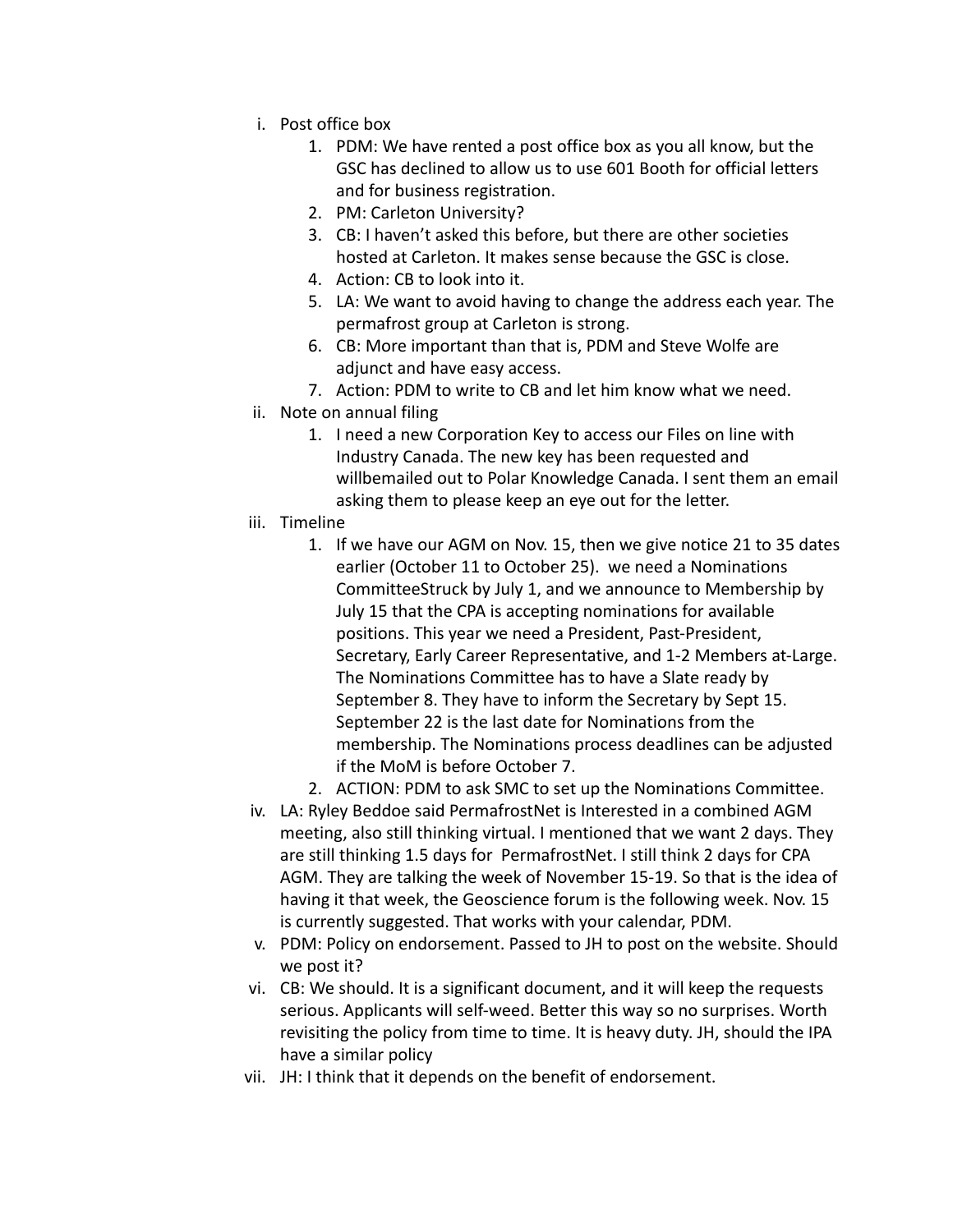- viii. CB: The benefit to the CPA is that the endorsed-project report will be a part of the AGM, we get a record of what is going on, and very clear about how research will be conducted in permafrost regions. You don't come to us (CPA) until you've got money. You need to already have support. The CPA backs winning horses. We don't want to be used in a competition as leverage is the CPA perspective. The IPA gets this latter sort of application.
- ix. LA: I agree.
- b. Standing Membership Committee
	- i. They have met, but I have no update.
	- ii. No other questions.
- 7. Communications director report (JH)
	- a. General update
		- i. Been working on regular maintenance, and Social Media posts. I have some updates to do over the weekend. I have looked into getting DOIs, and this will be useful as we have publications.
	- b. Standing Dissemination Committee
		- i. Yifeng Wang is the Chair. She's fine with taking on the Chair on her own. Lots of progress. We met last month. Prior to the meeting we went over the Strategic Plan and goals to try to meet this month. We met with the committee and went through it all to get everyone up to speed. We got a Slack Channel set up and we have lots of ideas. We meet next week to iron out details and get things going. A very productive first meeting.
		- ii. JH: What are we going to do about compiling the ASCE papers? Not sure where to start on that. Also, I want to incorporate more community support. If there is some way to waive fees for communities, is there a way to ask if they would like to join in a meeting and provide input. Many communities are under capacity for getting involved in things, but it would be good to get oversight from communities, without expectation to do much else.
		- iii. LA: Great. That is where linkages with USPA will help, as they want to do similar things. That will break up the work.
		- iv. CB: I think the ASCE question is a bit confusing. The ASCE papers are on-line, but the difficulty is getting the papers. You only get the proceedings if you went to the meeting. The last Canadian Permafrost Conference proceedings are only available to those who went, or if you want to buy them. But, in 2015 we had a Permafrost Conference, and we have a load of papers from that conference, but nobody can get a hold of them. Only the CGS can get them. The 2015 papers are hardest to get a hold of. You can't get into there unless you are a member of the CGS. But the CGS doesn't own the papers. No-one signed a transfer to the papers. They are just not accessible to individuals after the conference. There were some well intentioned discussions to make them available, but that hasn't happened. Now that we have our own website, we should be able to post these. Earlier conferences are at the Arctic Institute, and the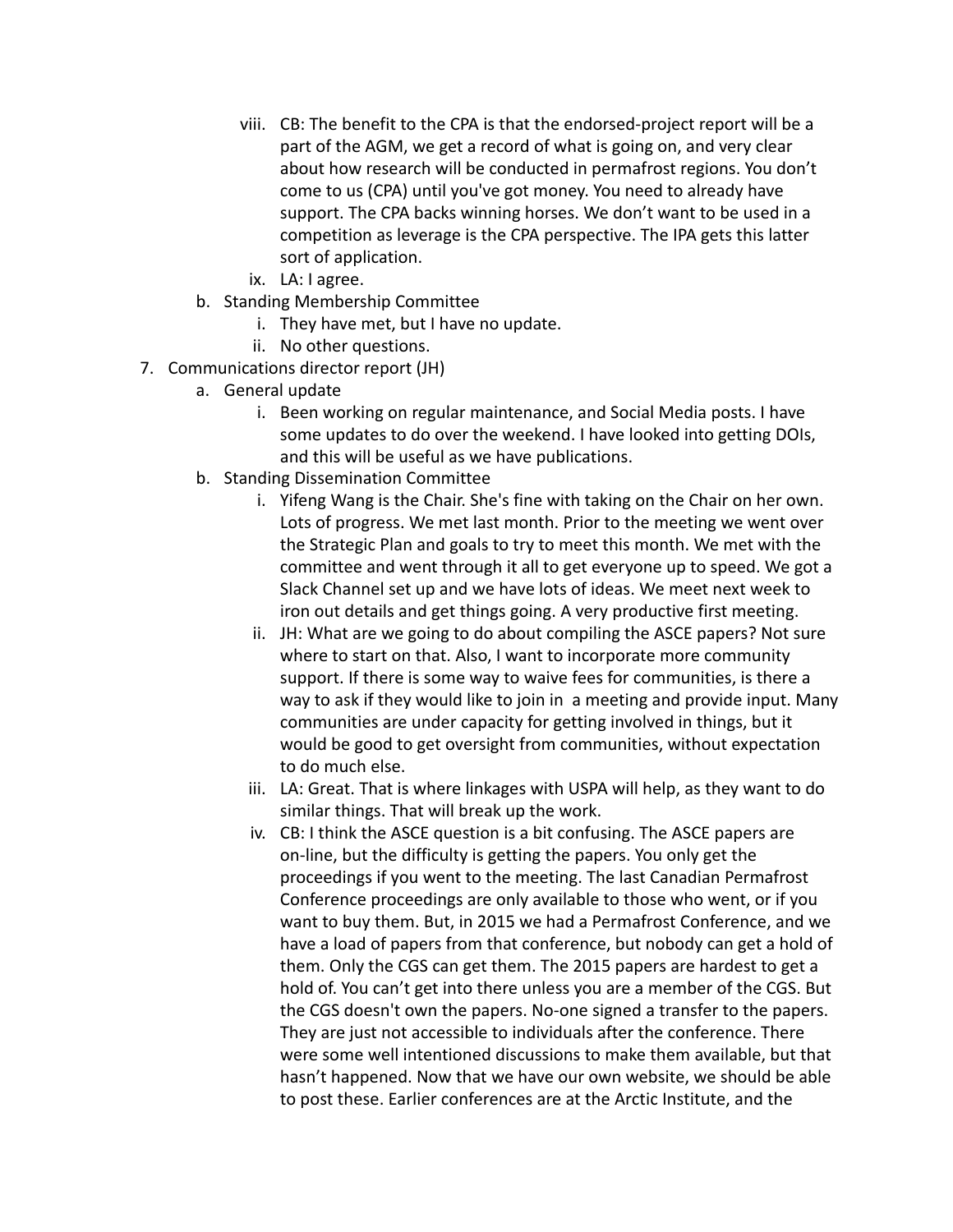CNC-IPA paid for them to be there, and those are well organized. So, I think we have to move on making the 2015 papers available, and once we have a system set up it will be ready for the 2024 conference. If we make the papers open access, the CPA can be the place to post them.

- v. LA: I still have the 2015 papers, and I can ask the CGS and ask them what they think about that. With the ASCE it is more problematic, because we can't publish the papers. We can post the DOIs, but that is about it.
- vi. CB: The 2015 database on the memory drive that we got is well organized. But it has a load of papers that have nothing to do with Permafrost. So a bit or work to sift out the permafrost ones.
- vii. LA: We can't resolve for now.
- viii. ACTION: JH and I will look at the proceedings, and I'll reach out to CGS to see if we can use their system on our website. If we post the conference papers on our website we can do that, but it would be good to have the database searchable.
	- ix. CB: Back in 2016 I had a proposal to do this for the CNC-IPA.
	- x. JH: If you have any input for making it easier for community involvement in the Standing Committee?
	- xi. CB: We need community connections for two reasons. We need advice, and in that case we need to ask CPA members to confidentially suggest to the SMC about who could be connected to the CPA. If you get someone to write to their contacts in a community and find out who might want to offer advice it might happen. I agree that the community membership dues should be flexible, but the approach to communities has to be focused.
- xii. JH: I was hoping to ask someone from NND to advise. I wanted it to be two ways. If we are asking for advice, we don't necessarily want them to pay.
- xiii. CB: Many FN have the cash to become a member, if we can show that it is to their advantage to be involved, but many in their governments are understaffed. They have to do everything. So it could be helpful for communities to be involved. But usually if you ask for advice, they will give it. In the case of the NND, we would like to be involved, but we need someone to report back to us. The NND saw our Strategic Plan, and then as a result of that it improved the Plan.
- xiv. Action: PM to pass on this discussion to the SMC.
- xv. CB: Whenever we, as individuals, get interest from a community, we need to support it. In the FN that I have dealt with, they don't find this sort of membership to be their first priority.
- xvi. LA: If we can get engaged at highschools, and the younger aged, we can show that there is something that they might want to be a part of.
- xvii. JH: If we have a clear idea of what we want to do, then we can get feedback on it. We need clear ideas.
- xviii. LA: Exactly. Even if we invited a highschool student to go to an AGM, we foster involvement. We could even ask for help with the selection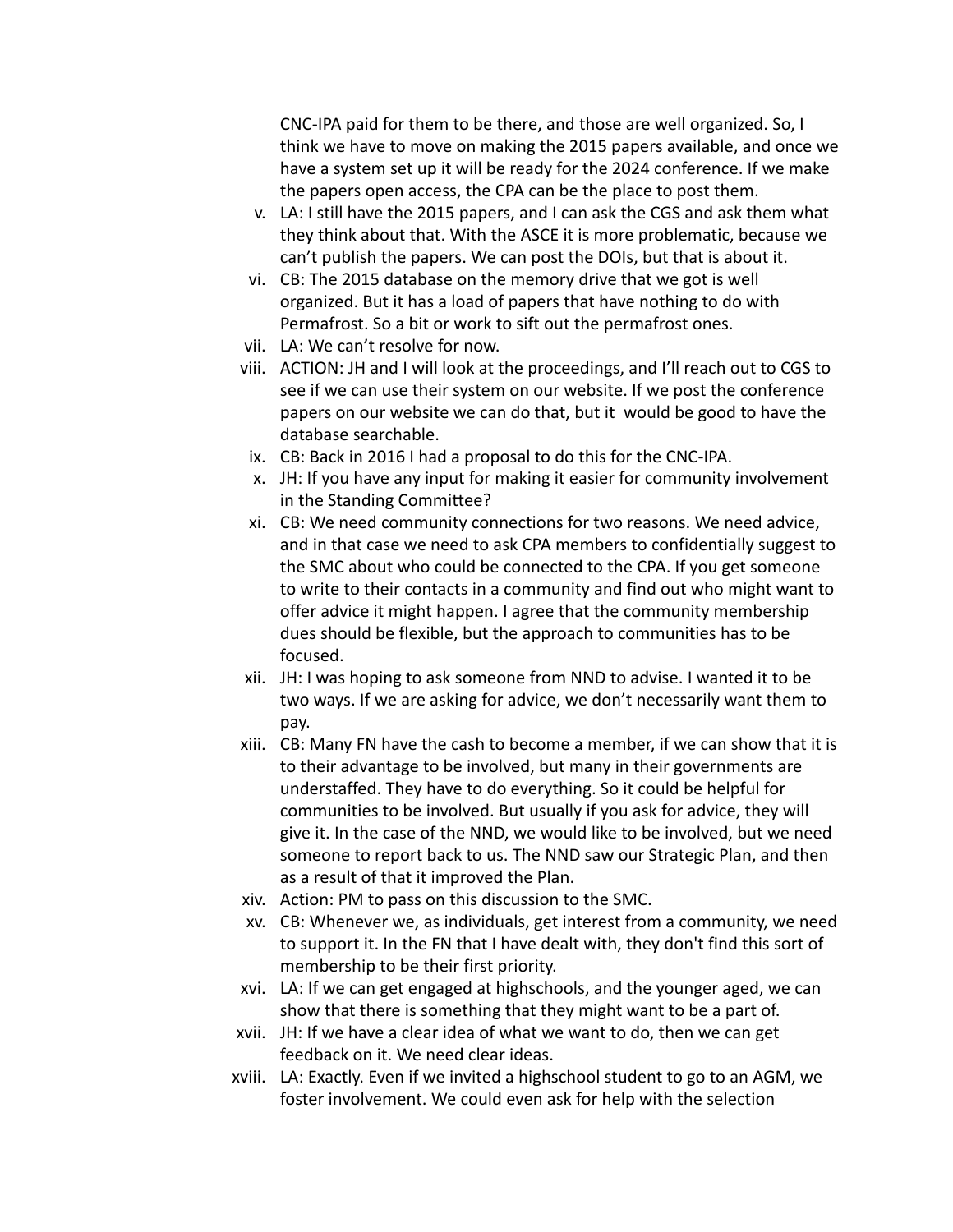committee. If members see the values of becoming involved, more will become involved. We need more than elders involved in the CPA. All of the communities are overwhelmed with work and requests. We need to figure out how to offer more.

- xix. LA: We will chat next week about uploading the videos from the AGM. Please go to the secured site and look at the videos.
- 8. Early Career representative report (XK)
	- a. General update
		- i. Webinar, I have contacted the USPA and PYRN. They are happy to join us. I have contacted several researchers, but no response yet. No hope for a webinar in March. Better to plan on one in April.
		- ii. LA: That's fine. We can announce in the March newsletter that we start in April, we just need to get going.
		- iii. XK: No other updates.
		- iv. Questions?
		- v. CB: The IPA are just about finished with the Frozen Ground, and in the President's notice I mention the webinar. Is it safe for me to mention the USPA and PYRN in relation to the webinar?
		- vi. XK: Yes. I have support from both the USPA and PYRN.
		- vii. CB: OK, we just need to make sure that there is no duplication of webinar series.
		- viii. LA: We need to hear back from MK about his webinars. His are more focused on something like a training presentation, whereas ours are more like on the current research that is going on.
		- ix. CB: OK, so is it alright that the IPA says that it is part of the initiative. Whether the IPA can say that it is IPA, CPA, USPA, PYRN?
		- x. LA: I would say no. It is the CPA, USPA, PYRN webinar series, and the IPA series.
		- xi. CB: I understood that the IPA would start a CPA-IPA webinar series.
		- xii. LA: No, we were not reached out that way.
		- xiii. CB: Do you want IPA to publicize the webinars?
		- xiv. LA: Yes.
		- xv. CB: The IPA won't do it if it is not an IPA series.
		- xvi. LA; Initially we were on our own, and we don't necessarily depend on the IPA for the series, but it would be promoted by the IPA, and XK have mostly been in contact with PYRN and USPA. Is PYRN part of the IPA?
		- xvii. CB: PYRN wouldn't be without the IPA.
		- xviii. LA: So via PYRN, the IPA is involved.
		- xix. PM: We don't have an education committee. In ASCE, there is an education committee, and they have resources. They have a place to post teaching lectures. This is a way to share. When we worked on the Strategic Plan, we were talking about courses, and accredited committees. Now I think that we could create a webpage for permafrost educational lectures there. Then students can access them. A great education resource for graduate studies. It could work well.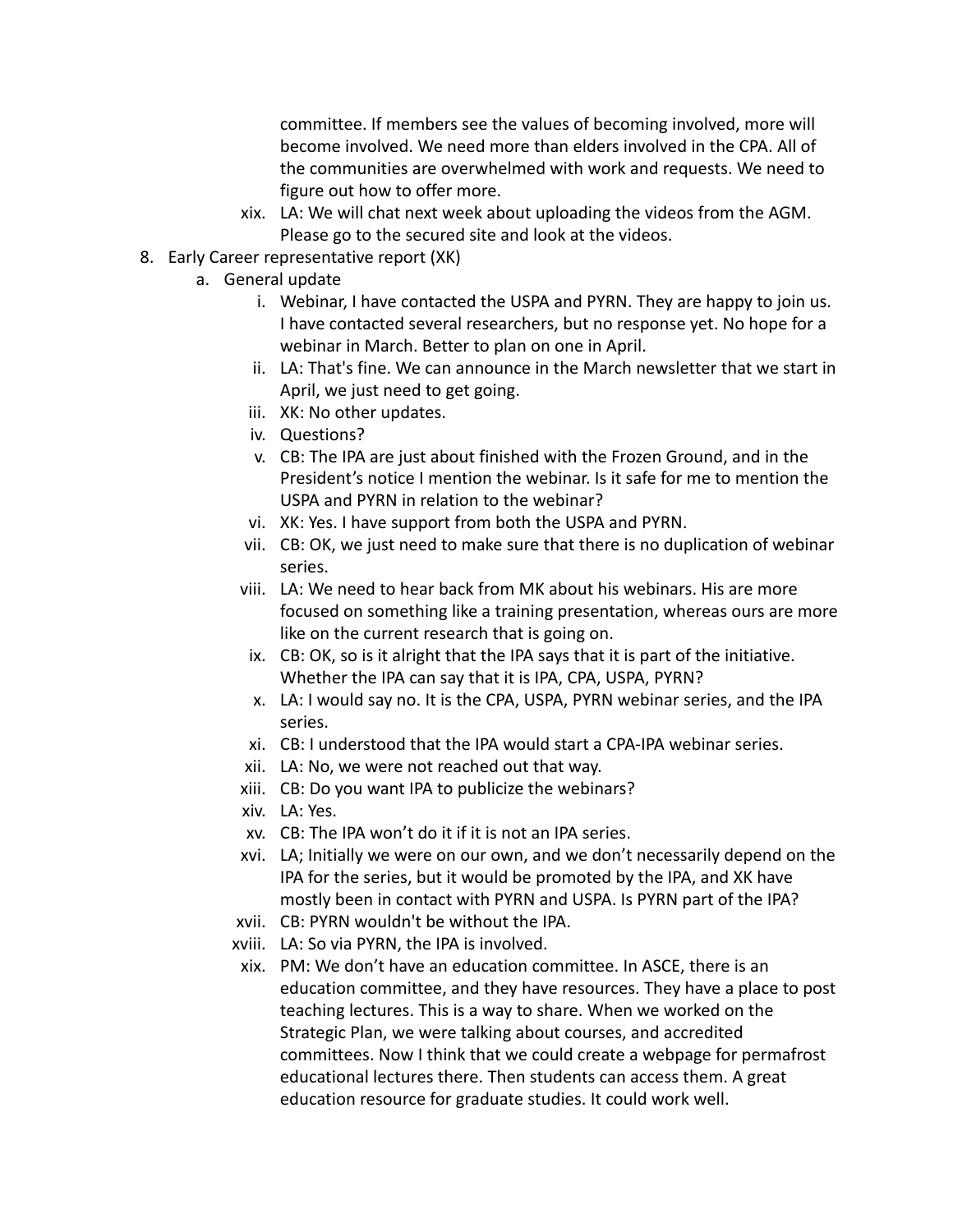- xx. LA: Let's park that idea. It is a good idea, but not the intention for our webinars. It is more like what MK at IPA envisions. We want to highlight current work.
- xxi. PM: Agree, but it is all dissemination.
- xxii. LA: I just want to solve the IPA endorsement challenge.
- xxiii. CB: The only reason I am concerned is that I hav a sentence in my letter. I have a sentence that the IPA is happy to promote the CPA activity. I'll have a separate note about MK's initiative.
- xxiv. JH: We are compiling a list of all of the related permafrost courses. It is good to have examples of how that information is hosted.
- xxv. PM: I sent the link. We don't need a github, but we can host something on our website.
- xxvi. LA: Any other discussion?
- xxvii. None.
- 9. President-elect report (KK)
	- a. Update Action Groups
		- i. General update
			- 1. LA: No Update. PDM and I will talk with KK next week
			- 2. LA: No update from Greg, but he was promoting it at the NTAI meeting last week.
			- 3. PM: I was impressed yesterday with the PCF action group. How do we approach this?
			- 4. LA: There is a form to apply to have an action group. The PCF was formed before this form. But you can make a suggestion to the board for an Action group.
			- 5. PM: The same as the divisions in CGS?
			- 6. LA: Sort of, but the action groups are time limited.
			- 7. CB: It is not that we don't support divisions, we just haven't yet got any subdivisions because of the size of our society. It probably will happen, and you should be a part of it. This sort of thing will happen naturally, but right now we don't have the structure.
			- 8. PM: I know a few faculty members who have funding, and I see that there are people who need a place.
			- 9. PDM: We have Interest Groups in our plan, you could just take the Action group form and change it to develop an Interest Group form. I think what you are asking about is exactly what the Interest Groups are for.
			- 10. PM: Great. I'll follow up on this.
			- ii. JS: I think that the values that members are getting is improving, so for my technical friends, it is easy to recommend. It is harder for me to figure out how to offer things for communities. Any clarity that I can get on that, what we need for clarification and feedback. I have a lot of connections, and I need to figure out how to connect with those people about what the CPA has to offer. I'm interested in figuring out what we are trying to draw out of our network.